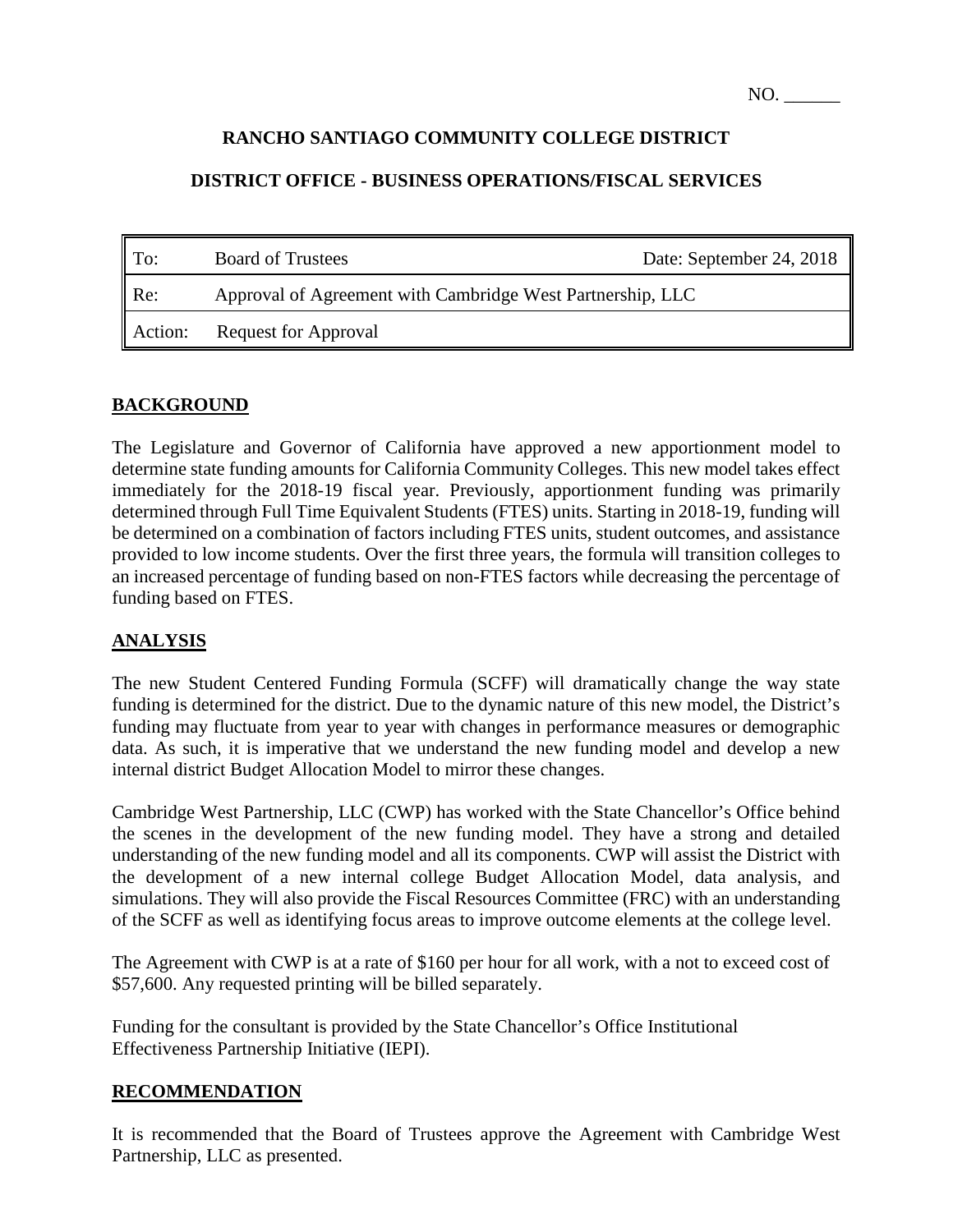| Fiscal Impact:                                    | \$57,600                                                               | Board Date: September 24, 2018 |  |
|---------------------------------------------------|------------------------------------------------------------------------|--------------------------------|--|
| Prepared by:                                      | Leanna Nolan, Senior Clerk, Fiscal Services                            |                                |  |
| Submitted by:                                     | Peter J. Hardash, Vice Chancellor, Business Operations/Fiscal Services |                                |  |
| Recommended by: Raúl Rodríguez, Ph.D., Chancellor |                                                                        |                                |  |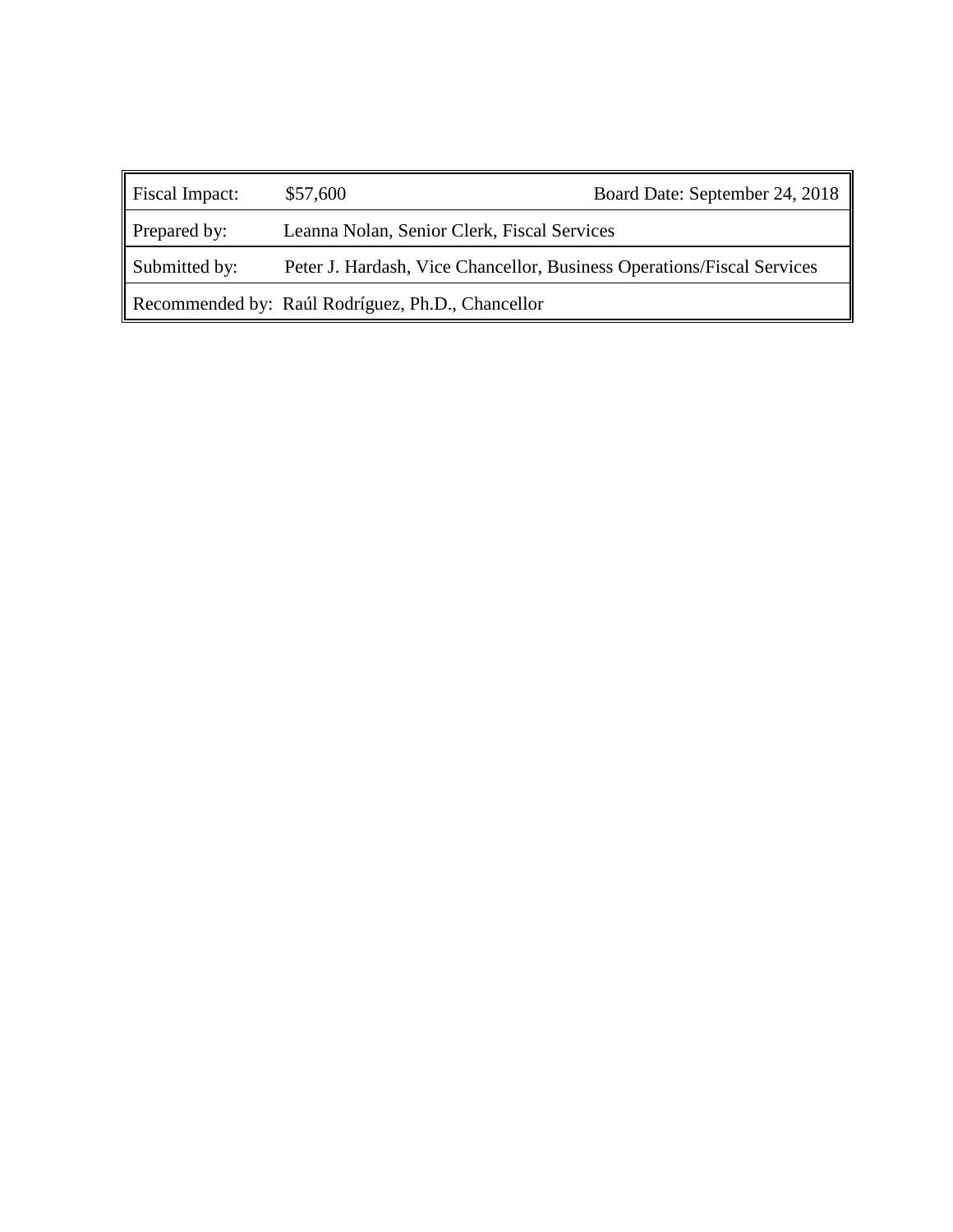

#### RANCHO SANTIAGO COMMUNITY COLLEGE DISTRICT Student Centered Funding Formula PROJECT PROPOSAL

Cambridge West Partnership, LLC (CWP) is pleased to provide a proposal to assist Rancho Santiago Community College District with the development of a white paper to broaden awareness and understanding of the Student Centered Funding Formula (SCFF). CWP will assist the District with the development of a Multi-college district internal revenue allocation model and will provide the Fiscal Resources Committee (FRC) members with an understanding of the SCFF as well as identifying focus areas to improve outcome elements at the college level.

The SCFF white paper will include the following:

- 1. Executive Summary
- 2. Purpose
- 3. Detailed overview of the funding components
- 4. Districtwide data elements & analysis
- 5. Future obligations of the district (i.e. goal alignment, data verification)

The District allocation model assistance will include the following tasks:

- 1. Evaluation of the current district's Budget Allocation Model (BAM)
- 2. Evaluation of individual college data using SCFF metrics
- 3. Review available SCFF metrics (past 5 years) to establish trends for each metric
- 4. Develop an outcomes comparison of the surrounding districts and colleges
- 5. Develop a draft multi-college internal allocation model based on current data and district wide priorities

Process – Participate in the District steering committee meetings to:

- 1. Improve awareness and understanding of the SCFF elements
- 2. Discuss the Vision for Success goal alignment requirements outlined in the trailer bill
- 3. Review, modify and propose the draft revenue allocation model using college specific SCFF data elements
- 4. Review and discuss the outcomes comparisons data and identify SCFF topics to discuss at the colleges
- 5. Work with the FRC to identify potential data integrity abnormalities

We anticipate completing this project in 360 hours at a rate of \$160.00 per hour or a total not to exceed \$57,600. Actual hours will be billed. Printing (if requested) will be billed separately.

We plan to begin this project upon approval of the proposal and expect completion by April 30<sup>th,</sup> 2019. Based on the findings, the project scope and schedule may change with the agreement of both parties.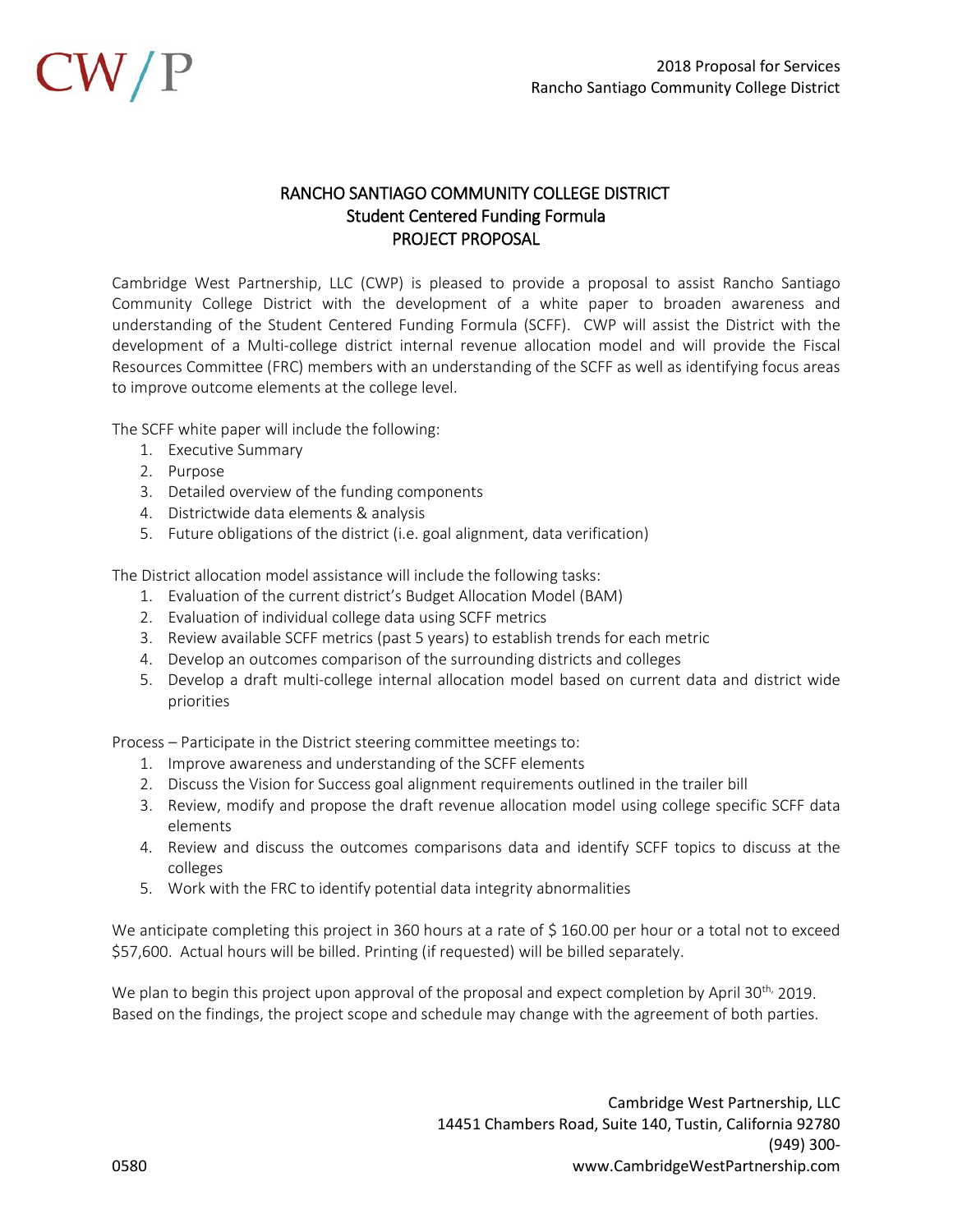# **CONTRACT AGREEMENT**

## **RANCHO SANTIAGO COMMUNITY COLLEGE DISTRICT AND CAMBRIDGE WEST PARTNERSHIP, LLC**

This AGREEMENT ("AGREEMENT") between RANCHO SANTIAGO COMMUNITY COLLEGE DISTRICT, a public educational agency ("DISTRICT") and CAMBRIDGE WEST PARTNERSHIP, LLC ("CONTRACTOR") shall be effective upon the execution date of this AGREEMENT. DISTRICT and CONTRACTOR are referred to herein individually as "PARTY" and collectively as "PARTIES."

WHEREAS, DISTRICT desires to obtain special services (SERVICES) to assist Rancho Santiago Community College District with the development and presentation of a Student Centered Funding Formula (SCFF) white paper and development of a multi-college district internal revenue allocation model, as described in "project proposal" attached hereto; and

WHEREAS, CONTRACTOR warrants and represents to DISTRICT that CONTRACTOR has the experience, expertise and resources to successfully complete the SERVICES required by DISTRICT and will provide these SERVICES in a timely manner and in conformance with the laws of the State of California.

NOW, WHEREFORE, the PARTIES agree as follows:

#### **ARTICLE I: CONTRACTOR'S SERVICES AND RESPONSIBILITIES**

1. CONTRACTOR shall timely and competently provide those SERVICES set forth in ATTACHMENT 1 of this AGREEMENT.

2. CONTRACTOR covenants with DISTRICT to furnish the necessary professional skill and judgment in accordance with the level of care and skill exercised by members of the profession or occupation currently practicing under similar conditions and in similar locations. CONTRACTOR shall use its best professional efforts to complete the SERVICES in an expeditious and economical manner consistent with the interests and goals of DISTRICT. CONTRACTOR agrees it shall take all special precautions necessary to protect the CONTRACTOR'S employees, DISTRICT'S employees, and members of the public from risk of harm arising out the nature of the work.

3. CONTRACTOR consents to use of CONTRACTOR'S name in conjunction with the sale, use, performance, and distribution of the matters, for any purpose and in any medium.

#### **ARTICLE II: COMPENSATION**

1. DISTRICT agrees to pay the CONTRACTOR for SERVICES satisfactorily rendered pursuant to this AGREEMENT. District will be billed at \$160 an hour for 360 hours. Total contract not to exceed \$57,600. Printing (if requested) will be billed separately.

2. CONTRACTOR shall bill the DISTRICT on milestone completions. Billing shall include necessary support sufficient to satisfy the requirements of the DISTRICT. Invoices shall include information that shows progress billing and percentage of phase or phases completed to date of billing.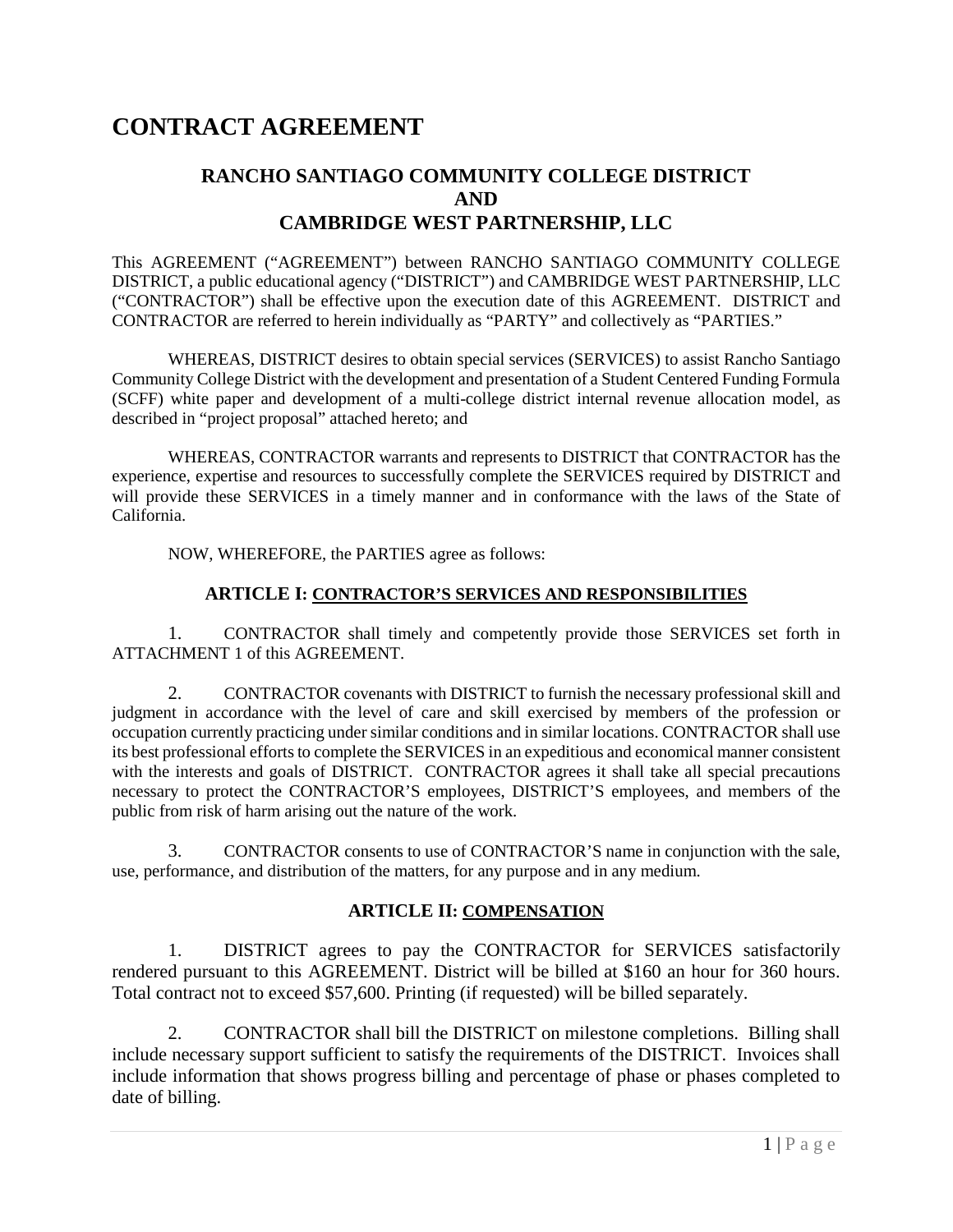3. Invoices for payment of services by the CONTRACTOR shall be paid by the DISTRICT within a 45-day period from the invoice receipt date from the CONTRACTOR.

#### **ARTICLE III: TERM, TERMINATION**

1. This AGREEMENT shall commence on the effective date of execution by the PARTIES, with CONTRACTOR'S SERVICES to commence on or about September 1st, 2018. All SERVICES shall be completed by no later than Oct. 30th, 2018 at which time this AGREEMENT shall expire, unless extended or modified by mutual written consent and approval of the DISTRICT'S governing board.

2. DISTRICT may, at any time, terminate this AGREEMENT and compensate CONTRACTOR only for SERVICES satisfactorily rendered to the date of termination. Written notice by DISTRICT shall be sufficient to stop further performance of SERVICE by CONTRACTOR. Notice shall be deemed given when received by the CONTRACTOR or no later than five days after the day of mailing, whichever occurs first.

#### **ARTICLE IV:INDEMNITY AND INSURANCE**

1. CONTRACTOR agrees to indemnify and hold harmless DISTRICT, its trustees, officers, agents and employees from and against all damages, liabilities and costs, in law or in equity, including attorneys' fees and costs, and other legal expenses, including litigation expenses, in any way related to any actions or inaction of CONTRACTOR or of any Officer, Director, Agent, or Employee of CONTRACTOR.

2. DISTRICT agrees to indemnify and hold harmless CONTRACTOR, its officers, agents and employees from and against all damages, liabilities and costs, in law or in equity, including attorneys' fees and costs, and other legal expenses, including litigation expenses, in any way related to any actions or inaction of DISTRICT or of any Trustees, Officer, Director, Agent, or Employee of DISTRICT.

3. DISTRICT may require CONTRACTOR to provide DISTRICT with evidence of Insurance in the form of an Insurance Certificate.

#### **ARTICLE V:INDEPENDENT CONTRACTOR**

1. CONTRACTOR, in the performance of this AGREEMENT, will determine the method, details, and means of performing the SERVICES, and will at CONTRACTOR'S own expense, supply all labor, tools, materials, equipment, supplies, and items necessary to perform such SERVICES. CONTRACTOR has no authority to bind DISTRICT. CONTRACTOR understands and agrees that CONTRACTOR and all of CONTRACTOR'S employees shall not be considered officers, employees, or agents of the DISTRICT, and are not entitled to benefits of any kind or nature normally provided employees of the DISTRICT and/or to which DISTRICT'S employees are normally entitled. CONTRACTOR assumes the full responsibility for the acts and/or omissions its employees or agents. CONTRACTOR shall assume full responsibility for payment of all federal, state, and local taxes or contributions, with respect to CONTRACTOR and its employees.

#### **ARTICLE VI: MISCELLANEOUS PROVISIONS**

1. An inducement to the DISTRICT for entering into this AGREEMENT is the professional reputation and competence of CONTRACTOR and its employees. Neither this AGREEMENT, nor any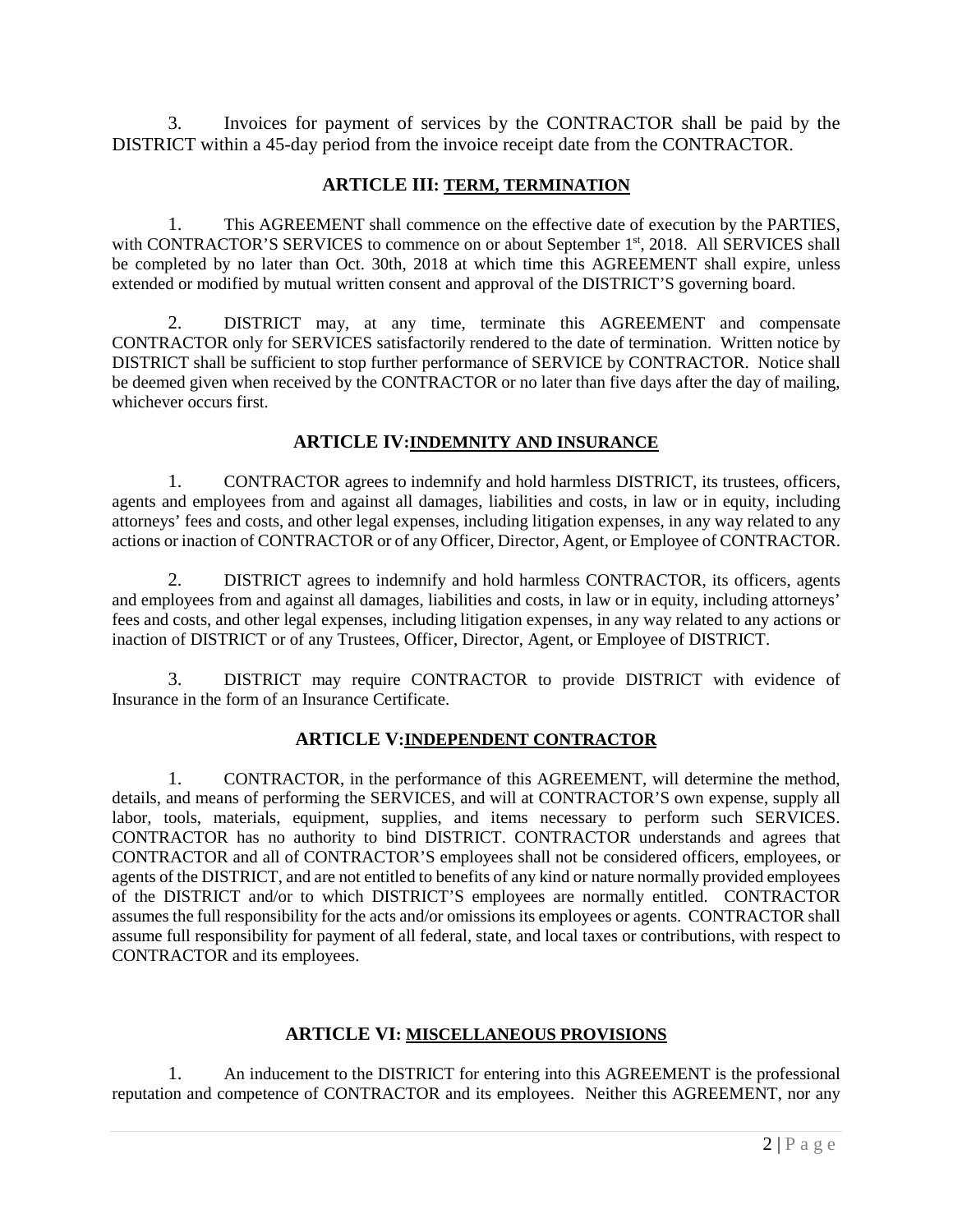interest therein may be assigned by CONTRACTOR without the prior written consent of DISTRICT, which consent may be withheld in DISTRICT'S sole discretion.

2. This AGREEMENT represents the entire and integrated AGREEMENT between DISTRICT and CONTRACTOR and supersedes all prior negotiations, representations, or agreements, either written or oral. This AGREEMENT may be amended only by written instrument signed by both DISTRICT and CONTRACTOR.

3. Nothing contained in this AGREEMENT shall create a contractual relationship with or a cause of action in favor of a third party against DISTRICT.

4. Time is of the essence for this AGREEMENT.

5. The failure of DISTRICT or CONTRACTOR to seek redress for violation of, or to insist upon, the strict performance of any term or condition of this AGREEMENT shall not be deemed a waiver by that PARTY of such term or condition, or prevent a subsequent similar act from again constituting a violation of such term or condition.

6. In the event of any dispute, arbitration, or litigation between the PARTIES arising out of or relating in any manner to this AGREEMENT including the necessity of either PARTY to defend any action which has been covered hereby or to prosecute any action to enforce this AGREEMENT, the losing PARTY shall pay all reasonable costs and expenses including reasonable attorneys' fees of the prevailing PARTY.

7. Any notice or communication required or permitted to be given hereunder or by law shall be in writing and served personally, delivered by courier, or sent by United States certified mail, postage prepaid with return receipt requested, addressed to the other PARTY as follows:

Peter Hardash Vice Chancellor Business Operations/Fiscal Services Rancho Santiago Community College District 714.480.7340 Office

#### **TO DISTRICT: TO CONTRACTOR:**

Cambridge West Partnership, LLC C. M. Brahmbhatt, Managing Director 14451 Chambers Road, Suite 140 Tustin, California 92780

Any such notices personally served or delivered by currier shall be effective when received. All notices sent by certified mail shall be effective forty-eight hours after being deposited in the U.S. mail. Each PARTY shall make a reasonable, good faith effort to ensure that it will accept or receive notices that are given in accordance with this paragraph. A PARTY may change its address for purposes of this paragraph by giving the other PARTY written notice of a new address in the manner set forth above.